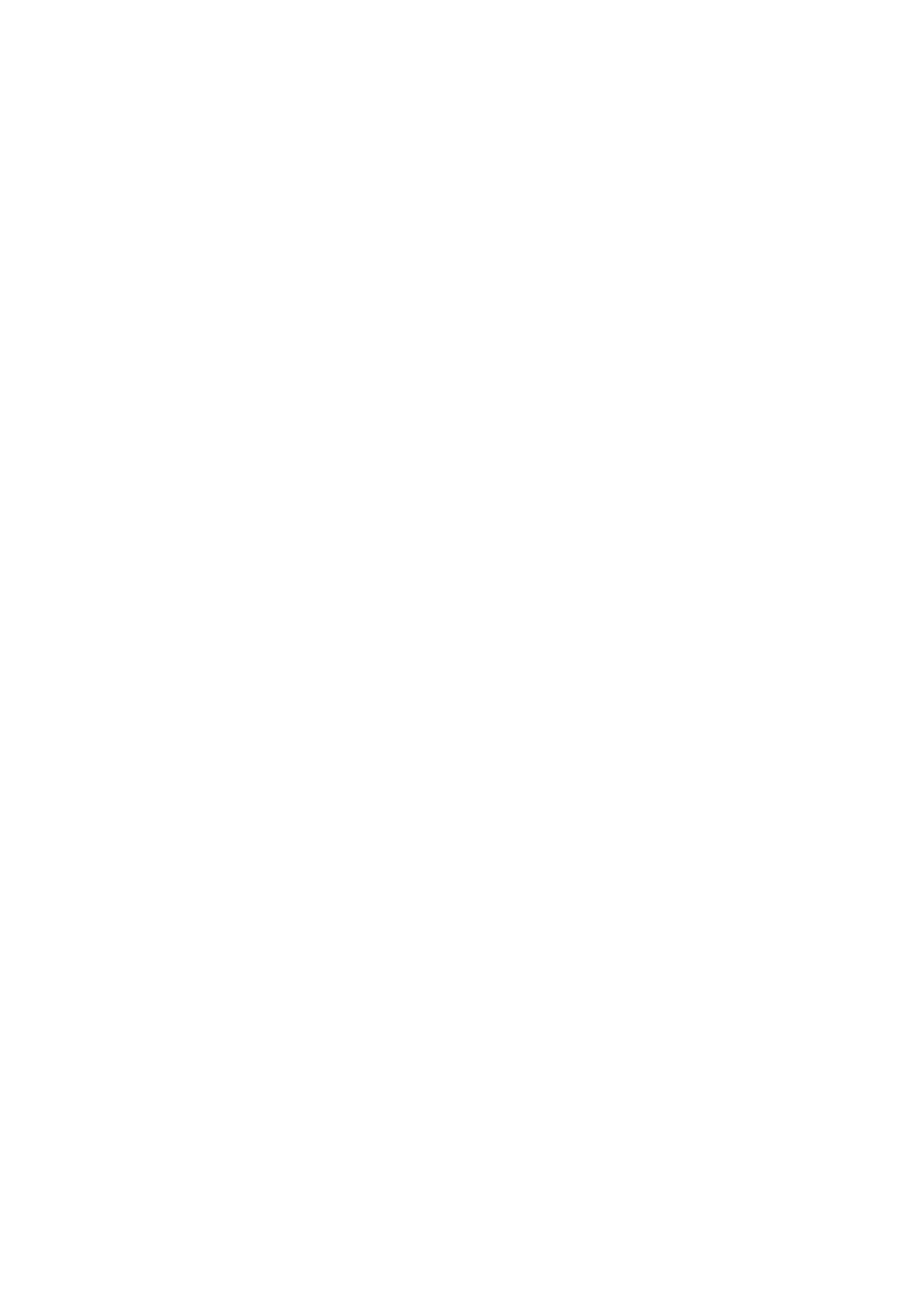## **CONTENTS**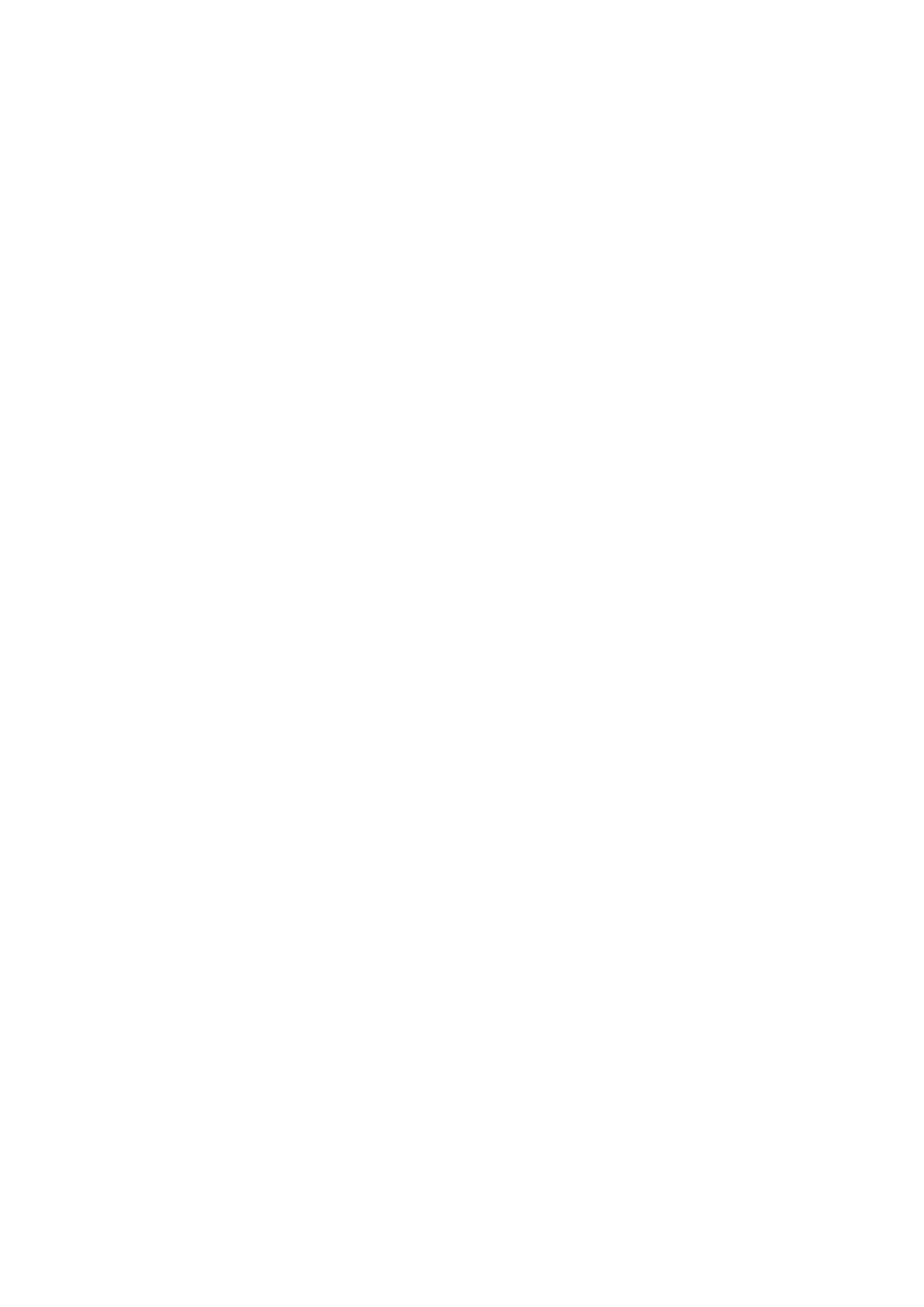## **I. INTRODUCTION**

1. This attachment contains an assessment of thyroid doses to evacuees from the inhalation of radioiodine and its precursors where appropriate (e.g., isotopes of tellurium). The doses have been estimated using the methodology described in attachment A-10 for each of the evacuation scenarios specified in attachment A-11. The estimated doses have been compared with those derived from measurements of radioiodine in people (see attachment A-2) and those estimated independently by Ohba et al. [Ohba et al., 2020]. These comparisons were made for the purposes of validating the methodology used by the Committee for assessing doses from inhalation and how it was implemented. Additional analyses were made to provide further insights into uncertainties associated with the Committee's estimates of distributions of doses to evacuees and to identify the origins of differences with those of Ohba et al.

## **II. EVACUATION SCENARIOS**

2. Doses were estimated for 40 groups of evacuees who were evacuated at different times and moved to different locations (see table A-22.1 and for more details see attachment A-11). Doses were estimated separately for the period before and during the evacuation (up to 25 March 2011) and were based on atmospheric transport, dispersion and deposition modelling (ATDM) of radionuclide concentrations in air and deposition densities in the days following the accident provided by Terada et al. [Terada et al., 2020] (see attachment A-9).

3. In 2011 prefectural authorities issued a questionnaire to all residents within Fukushima Prefecture (two million people) to ascertain their activities and, specifically, their locations and movements during and after the accident. Approximately 21% of the population completed the questionnaire. The National Institute for Radiological Science (NIRS) used the results of this survey to define 18 scenarios representative of the movements of residents within a few tens of kilometres of the Fukushima Daiichi Nuclear Power Station (FDNPS), following the accident [Akahane, 2013]. In the UNSCEAR 2013 Report [UNSCEAR, 2014], these 18 evacuation scenarios were used to estimate doses to evacuees.

4. Ohba et al. [Ohba et al., 2020] refined these evacuation scenarios by conducting a hierarchical clustering analysis of 100 to 300 randomly sampled behavioural questionnaires of children from each of the seven municipalities in the evacuation area. This resulted in 37 new representative evacuation scenarios; these have been used for the updated assessment of doses to evacuees from evacuated localities, as outlined in table A-22.1 (No. 1 to No. 37) and in attachment A-11. These 37 new evacuation scenarios did not include evacuees from Hirono Town and Katsurao Village; the Committee, therefore, included three of the original 18 evacuation scenarios to represent evacuees from these two locations (resulting in 40 evacuation scenarios in total, see table A-22.1 (No. 38 to No. 40).

5. The methodology for assessing doses to evacuees from the plume of airborne radionuclides for these scenarios is described in attachment A-10, and the scenarios themselves in attachment A-11. The resulting doses (from all pathways and radionuclides and to each of the three age groups considered) can be found in attachment A-18. The focus of the remainder of this attachment is doses to the thyroid of evacuees from inhalation of radioiodine (and its precursors where relevant), in particular by 1-year-old infants, and on comparisons with the estimates presented by [Ohba et al., 2020].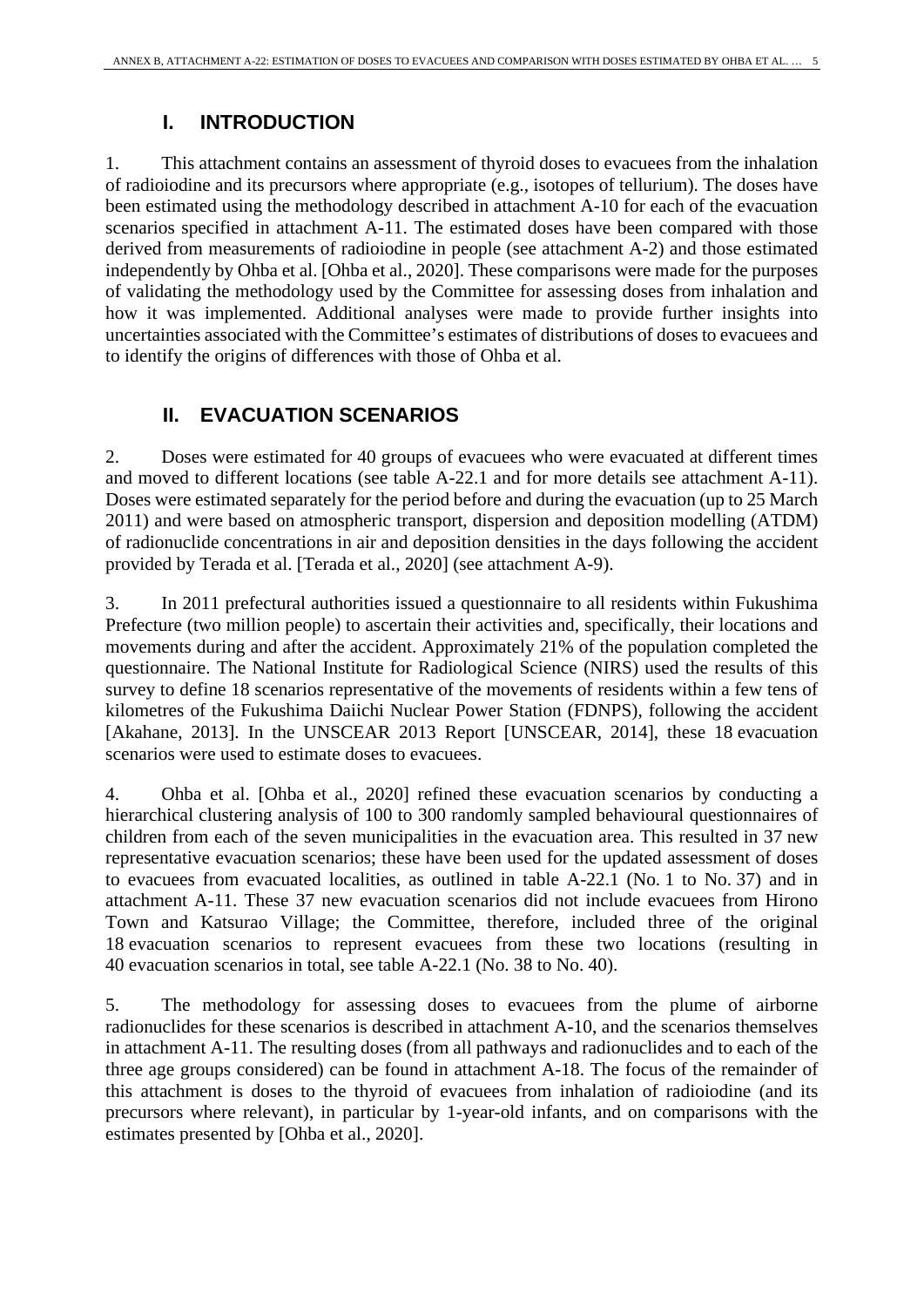| Scenario    | Location at 11 March 2011               | Start > Route > Destination                   | <i>Evacuation start</i><br>$time^{a,b}$ |
|-------------|-----------------------------------------|-----------------------------------------------|-----------------------------------------|
| 01(FT1)     | Futaba Town                             | Futaba > Kawamata > $OOPc$                    | AM2 on 12 March                         |
| 02(FT2)     | Futaba Town                             | Futaba > Iwaki > OOP                          | PM1 on 12 March                         |
| 03(FT3)     | Futaba Town                             | Futaba > Odaka > Fukushima > OOP              | AM2 on 12 March                         |
| 04(FT4)     | Futaba Town                             | Futaba > Haramachi > Koriyama                 | PM2 on 12 March                         |
| 05(FT5)     | Futaba Town                             | Futaba > Namie > Kawamata > OOP               | PM1 on 12 March                         |
| 06(TM1)     | Tomioka Town and Kawauchi Village       | Kawauchi > OOP                                | PM2 on 15 March                         |
| 07(TM2)     | Tomioka Town                            | Tomioka > Ono > OOP                           | PM1 on 12 March                         |
| 08(TM3)     | Tomioka Town                            | Tomioka > Kawauchi > Koriyama > OOP           | AM2 on 12 March                         |
| 09(TM4)     | Tomioka Town                            | Tomioka > Iwaki                               | PM1 on 12 March                         |
| 10(NR1)     | Naraha Town                             | Naraha > Iwaki > OOP                          | AM2 on 12 March                         |
| 11(NR2)     | Naraha Town                             | Naraha > Iwaki > OOP                          | AM2 on 12 March                         |
| 12(NR3)     | Naraha Town                             | Naraha > Iwaki                                | AM2 on 12 March                         |
| 13(NR4)     | Naraha Town                             | Naraha > Hirono > Aizu District > OOP         | AM2 on 12 March                         |
| 14(NR5)     | Naraha Town                             | Naraha > Iwaki > OOP > Iwaki                  | AM2 on 12 March                         |
| 15(OK1)     | Okuma Town                              | Okuma > Tamura > Aizu district                | PM1 on 12 March                         |
| 16(OK2)     | Okuma Town                              | Okuma > Tamura                                | AM2 on 12 March                         |
| 17(OK3)     | Okuma Town and Futaba Town <sup>d</sup> | Futaba > Kawamata > Iwaki > OOP               | AM2 on 12 March                         |
| 18(OK4)     | Okuma Town and Tamura $\mathrm{City}^d$ | Tamura                                        | (no further evacuation)                 |
| 19(OK5)     | Okuma Town                              | Odaka > Haramachi > Sukagawa > OOP            | AM1 on 12 March                         |
| 20(NM1)     | Namie Town                              | Namie > Haramachi > OOP                       | AM2 on 12 March                         |
| 21(NM2)     | Namie Town                              | Namie > Soma                                  | PM1 on 12 March                         |
| 22(NM3)     | Namie Town                              | Namie > Tsushima > Koriyama                   | AM2 on 12 March                         |
| 23(NM4)     | Namie and Tsushima <sup>d</sup>         | Tsushima > Nihonmatsu                         | AM2 on 16 March                         |
| 24(NM5)     | Namie Town                              | Namie > Kawamata > OOP                        | AM2 on 13 March                         |
| 25(1T1)     | Iitate Village                          | Iitate > Koriyama                             | AM2 on 16 March                         |
| 26(1T2)     | <b>Iitate Village</b>                   | Iitate > Kawamata > Fukushima > Aizu district | AM2 on 15 March                         |
| 27(1T3)     | Iitate Village                          | litate > OOP                                  | AM2 on 19 March                         |
| 28(1T4)     | Iitate Village                          | <b>I</b> itate                                | 22 June                                 |
| 29(OD1)     | Odaka ward of Minamisoma City           | Odaka > Haramachi > Iwaki > OOP               | PM2 on 12 March                         |
| 30(OD2)     | Odaka ward of Minamisoma City           | Odaka > Kawamata > Aizu District > OOP        | PM1 on 12 March                         |
| 31(OD3)     | Haramachi ward of Minamisoma<br>City    | Haramachi > Date > Haramachi > OOP            | AM2 on 12 March                         |
| 32(OD4)     | Odaka ward of Minamisoma City           | Odaka > Haramachi > Fukushima > OOP           | PM2 on 12 March                         |
| 33(OD5)     | Odaka ward of Minamisoma City           | Odaka > Haramachi > Soma > OOP                | PM1 on 12 March                         |
| 34(HK1)     | Haramachi ward of Minamisoma<br>City    | Haramachi > Fukushima > OOP                   | PM1 on 17 March                         |
| 35(HK2)     | Iitate Village                          | litate > Koriyama > OOP                       | AM1 on 12 March                         |
| 36(HK3)     | Kashima ward of Minamisoma City         | Kashima > Haramachi > Iitate > OOP            | AM2 on 12 March                         |
| 37(HK4)     | Haramachi ward of Minamisoma<br>City    | Haramachi > Soma                              | PM1 on 18 March                         |
| 38 $(10^e)$ | Hirono Town                             | Hirono Town > Ono Town Office                 | 12 March                                |
| 39 $(12^e)$ | Katsurao Village                        | Katsurao Village > Azuma Gymnasium            | 14 March                                |
| 40 $(14e)$  | Katsurao Village Office                 | Katsurao Village > Azuma General<br>Gymnasium | 21 March                                |

#### **Table A-22.1. Evacuation scenarios considered in the dose assessment (inhalation doses received or committed between 11–25 March)**

*<sup>a</sup>* AM1, AM2, PM1, PM2 refer to early morning, late morning, early afternoon and late afternoon, respectively.

*b* The focus of Ohba et al. [Ohba et al., 2020] was on evacuation before 26 March 2011. The timings of later evacuations (in particular, of the municipalities of Iitate Village and parts of Tamura City in May and June 2011) are as set out in the UNSCEAR 2013 Report.

*<sup>c</sup>* OOP denotes out of prefecture and indicates that the destination was a prefecture other than Fukushima Prefecture.

*d* In these scenarios, people were evacuated from the first named location to the second named location on the day of the earthquake (11 March 2011).

*<sup>e</sup>* Number in brackets corresponds to the number of the evacuation scenario in the UNSCEAR 2013 Report [UNSCEAR, 2014].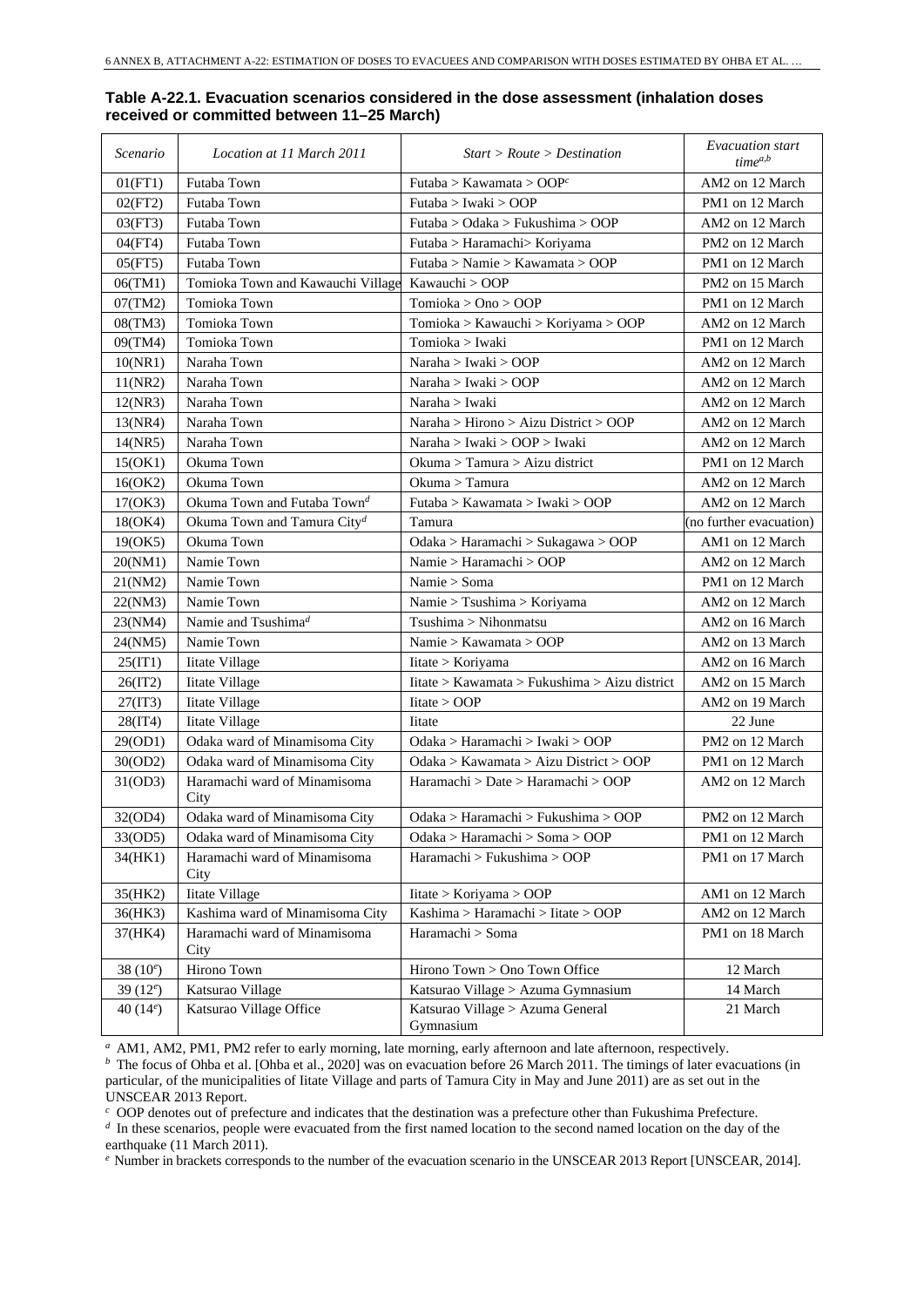## **III. COMPARISONS WITH OHBA ET AL. [OHBA ET AL., 2020]**

6. Ohba et al. [Ohba et al., 2020] used estimates of air concentrations of radioiodine from the ATDM results of Terada et al. [Terada et al., 2020] in their assessment of doses to evacuees, and made similar assumptions about the dose coefficients for intakes of radioiodine and of the reduction in doses due to sheltering inside buildings as have been used in the Committee's assessment. Table A-22.2 provides a summary of the main similarities and differences between the modelling approaches used by the Committee and Ohba et al. [Ohba et al., 2020].

| The Committee's assessment                                                                                                                                                                                                                                                                                                                                                                                                                                                                                                                                                                                                                                                                                                    | Ohba et al. (2020)                                                                                                                                                                                                                                                                                                                                                                                                                                                                                                  | Effect on the estimated thyroid doses<br>from inhalation                                                                                                                                                                                                                                                                                                                                                                                                                                                                                                                                                                 |  |  |  |  |  |  |
|-------------------------------------------------------------------------------------------------------------------------------------------------------------------------------------------------------------------------------------------------------------------------------------------------------------------------------------------------------------------------------------------------------------------------------------------------------------------------------------------------------------------------------------------------------------------------------------------------------------------------------------------------------------------------------------------------------------------------------|---------------------------------------------------------------------------------------------------------------------------------------------------------------------------------------------------------------------------------------------------------------------------------------------------------------------------------------------------------------------------------------------------------------------------------------------------------------------------------------------------------------------|--------------------------------------------------------------------------------------------------------------------------------------------------------------------------------------------------------------------------------------------------------------------------------------------------------------------------------------------------------------------------------------------------------------------------------------------------------------------------------------------------------------------------------------------------------------------------------------------------------------------------|--|--|--|--|--|--|
| <b>Spatial resolution</b>                                                                                                                                                                                                                                                                                                                                                                                                                                                                                                                                                                                                                                                                                                     |                                                                                                                                                                                                                                                                                                                                                                                                                                                                                                                     |                                                                                                                                                                                                                                                                                                                                                                                                                                                                                                                                                                                                                          |  |  |  |  |  |  |
| Concentrations of radionuclides in air were<br>derived from the full $1 \times 1$ km grid of the<br>ATDM local model [Terada et al., 2020],<br>i.e., from about 35 000 grid cells                                                                                                                                                                                                                                                                                                                                                                                                                                                                                                                                             | Concentrations of radionuclides<br>in air were derived from nearest<br>of 152 landmarks, for which<br>ATDM results [Terada et al.,<br>2020] were provided                                                                                                                                                                                                                                                                                                                                                           | Could have some influence in areas with<br>strong gradient of air concentration                                                                                                                                                                                                                                                                                                                                                                                                                                                                                                                                          |  |  |  |  |  |  |
|                                                                                                                                                                                                                                                                                                                                                                                                                                                                                                                                                                                                                                                                                                                               | <b>Time resolution</b>                                                                                                                                                                                                                                                                                                                                                                                                                                                                                              |                                                                                                                                                                                                                                                                                                                                                                                                                                                                                                                                                                                                                          |  |  |  |  |  |  |
| Basic data:<br>Concentrations of radionuclides in air<br>were derived from the full 1-hour time<br>grid of the ATDM local model [Terada et<br>al., 2020]<br>Evacuation routes:<br>If evacuation was assumed for a 6-hour-<br>segment, the evacuation route was<br>modelled as a straight line connecting the<br>start point and the end point, and a linear<br>movement along this route was assumed<br>during the 6 hours (i.e., it was assumed that<br>the evacuation started at the beginning of<br>the 6-hour-segment, the destination was<br>reached at the end of that period and that<br>exposure during evacuation only occurred<br>while the plume was estimated to have<br>been present along the evacuation route) | Basic data:<br>Concentrations of radionuclides in<br>air were derived from averaging<br>over 6-hour-segments based on<br>the full 1-hour time grid of the<br>ATDM local model [Terada et al.,<br>2020]<br>Evacuation routes:<br>Not clear from the publication<br>how exactly modelling<br>was<br>performed during the evacuation<br>itself. It is possible that the air<br>concentration at the starting point<br>of evacuation was applied for the<br>full 6-hour-segment, during which<br>evacuation was assumed | The differences in how the exposure was<br>estimated during the evacuation could<br>have a significant effect, in particular<br>where the plume arrived during the 6-hour-<br>segment assumed for when the evacuation<br>occurred: in these cases the Committee's<br>dose estimates would be lower than those<br>of [Ohba et al., 2020] due to the latter<br>averaging over the full 6 hours. This is the<br>case for e.g., scenarios FT1, OK2, OD2,<br>NM1, HK4 (as indicated by (b) in the last<br>column of table A-22.5)                                                                                             |  |  |  |  |  |  |
|                                                                                                                                                                                                                                                                                                                                                                                                                                                                                                                                                                                                                                                                                                                               | <b>Reduction factor</b>                                                                                                                                                                                                                                                                                                                                                                                                                                                                                             |                                                                                                                                                                                                                                                                                                                                                                                                                                                                                                                                                                                                                          |  |  |  |  |  |  |
| A dose reduction factor of 0.5 was applied<br>only for those 6-hour-segments, in which<br>people remained at the same location<br>throughout (to take account of staying<br>indoors and the filtering effect of<br>buildings). But for those 6-hour-segments,<br>in which people were evacuated and for the<br>6-hour-segment<br>immediately<br>before<br>evacuation no shielding (i.e., a reduction<br>factor of 1.0) was applied (as the<br>Committee assumed that people would<br>wait outdoors before evacuation and also<br>assumed that the shielding effect during<br>transportation would be negligible)                                                                                                              | A generic dose reduction factor<br>of 0.5, relative to that outdoors,<br>was applied to take account of<br>time spent indoors before, and/or<br>in vehicles during evacuation                                                                                                                                                                                                                                                                                                                                       | The differences in the application of<br>reduction factors<br>and before<br>during<br>evacuation can lead to a difference of up to<br>50% in estimated doses, if a significant<br>contribution to the total dose occurred during<br>and before evacuation. Scenarios where a<br>significant dose contribution (i.e., $>50\%$ )<br>occurred before and/or during evacuation<br>result in doses higher than those estimated by<br>[Ohba et al., 2020] (due to the assumption of<br>no dose reduction during evacuation) include<br>e.g., FT2, IT1, OD1 and OD4 (as indicated<br>by (a) in the last column of table A-22.5) |  |  |  |  |  |  |

| Table A-22.2. Main differences in the modelling approaches used by the Committee and Ohba et |
|----------------------------------------------------------------------------------------------|
| al. [Ohba et al., 2020] for estimating inhalation doses to evacuees                          |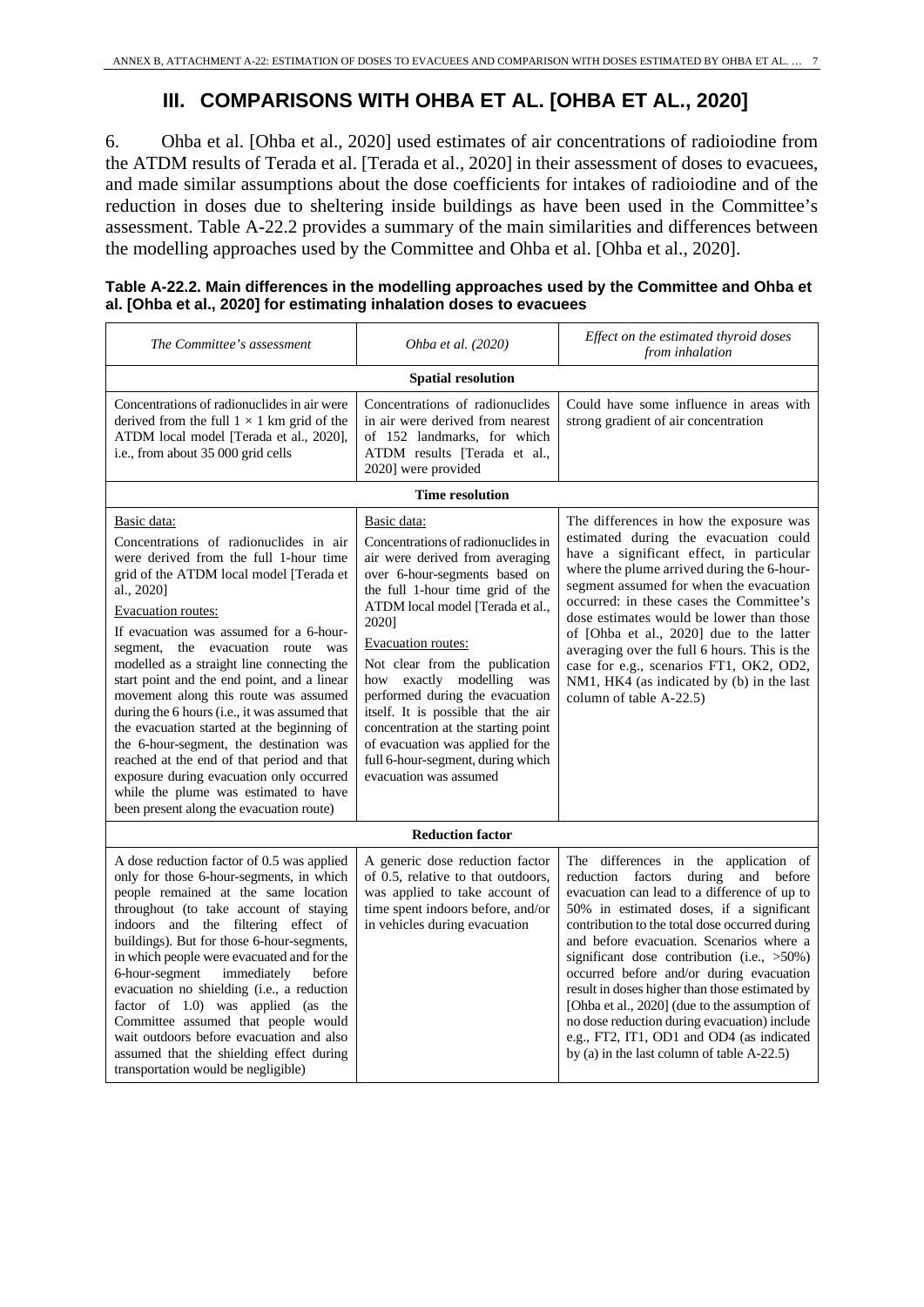| The Committee's assessment                                                                                                                                                                                                                                                                                                                                                                                                                                                            | Ohba et al. (2020)                                                                                                                                                                                                 | Effect on the estimated thyroid doses<br>from inhalation                                                                                                                                                                                                                                                                        |  |
|---------------------------------------------------------------------------------------------------------------------------------------------------------------------------------------------------------------------------------------------------------------------------------------------------------------------------------------------------------------------------------------------------------------------------------------------------------------------------------------|--------------------------------------------------------------------------------------------------------------------------------------------------------------------------------------------------------------------|---------------------------------------------------------------------------------------------------------------------------------------------------------------------------------------------------------------------------------------------------------------------------------------------------------------------------------|--|
|                                                                                                                                                                                                                                                                                                                                                                                                                                                                                       | Dose coefficients                                                                                                                                                                                                  |                                                                                                                                                                                                                                                                                                                                 |  |
| Japan-specific dose coefficients<br>for<br>inhalation of radioiodine were adopted<br>(see attachment A-2); these range from<br>0.45–0.57 of the ICRP values for $^{131}$ I for<br>1-year-old infants (the range varying with<br>the chemical form of iodine, the isotope<br>and the age group)                                                                                                                                                                                        | Dose coefficients from ICRP<br>publication 71 [ICRP, 1995,<br>Publication 71] were reduced by a<br>generic factor of 0.62 to take<br>account of a Japan-specific diet                                              | The differences in dose coefficients are small<br>and would not greatly affect comparisons<br>between the respective dose estimates                                                                                                                                                                                             |  |
|                                                                                                                                                                                                                                                                                                                                                                                                                                                                                       | <b>Contribution of short-lived radionuclides</b>                                                                                                                                                                   |                                                                                                                                                                                                                                                                                                                                 |  |
| For each of the 35 000 cells of the ATDM<br>grid the contribution of short-lived<br>radionuclides was assessed for each 1-hour<br>time step (based on the ATDM results for<br><sup>132</sup> Te and an assumed ratio of <sup>133</sup> I/ <sup>131</sup> I in air<br>of 1.1 at $12:00$ on $12$ March). The<br>contribution of short-lived radionuclides to<br>the dose to the thyroid were in the range of<br>2 to 50% of those from $^{131}I$ , varying with<br>plume arrival time/s | The contributions of short-lived<br>radionuclides to the dose to the<br>thyroid were 59% of those from<br>$^{131}$ I for exposure to plumes on the<br>12–13 March 2011 and 8% for<br>those on $15-16$ March $2011$ | The contributions of short-lived radionuclides<br>are broadly comparable: but some small<br>differences in estimated doses may have<br>occurred at locations where [Ohba et al.,<br>2020] assumed a higher contribution of<br>59% (i.e., for Futaba, Namie and Odaka<br>scenarios) relative to that assumed by the<br>Committee |  |

7. A comparison of the Committee's dose estimates with those of Ohba et al. [Ohba et al., 2020] therefore provides a good quality check on the Committee's estimates. However, some caution is warranted in making such comparisons. In deriving their distributions of doses, Ohba et al. have taken account of the individual variability of behaviour, based on the sampled questionnaire results, as well as uncertainties in dose coefficients and dose reduction factors, but not in the air concentration estimates derived using ATDM. The Committee, on the other hand, has not taken account of individual variability of behaviour (as it did not have access to the questionnaire results), but has taken account of uncertainties in air concentrations derived using ATDM, as well as in other factors, including dose coefficients and dose reduction factors (see attachment A-12 for further details). Parameters of the dose distributions (medians, percentiles) presented by Ohba et al. are therefore not strictly comparable with equivalent parameters of the dose distributions derived by the Committee, although comparisons of average doses are valid. Nevertheless, because many of the detailed results of Ohba et al. are presented in terms of medians, median dose estimates are also compared in section IV below, although the limitations of the comparisons should be noted.

8. Table A-22.3 provides a comparison between the average thyroid doses to evacuees from inhalation of  $^{131}I^1$  $^{131}I^1$  $^{131}I^1$  estimated by the Committee and those estimated by Ohba et al. [Ohba et al., 2020]. Because Ohba et al. only presents average (as opposed to median) doses for each evacuated locality, and not for each scenario, the doses are the averages over all scenarios relevant to each locality. For all localities, the results are consistent, with the Committee's estimates within the uncertainty intervals of the Ohba et al. results. The largest difference is for Odaka ward, where the average doses differ by a factor of 1.6. This difference is mainly caused by differences for scenario OD4, which dominates the average dose for Odaka ward (as it represents 71.5% of all evacuees from Odaka ward). In scenario OD4, a significant contribution (i.e., >50%) to the total inhalation dose occurred before and/or during evacuation (see table A-22.4 below). Ohba et al. assumed a reduction factor of 0.5 relative to the inhalation dose "outdoors" to take account of being indoors before, and/or in a vehicle during, evacuation; in the Committee's estimates, no reduction was assumed.

<span id="page-7-0"></span><sup>&</sup>lt;sup>1</sup> The average doses from inhalation of radioiodine (and precursors) as a whole estimated by the Committee and Ohba et al. showed similar agreement.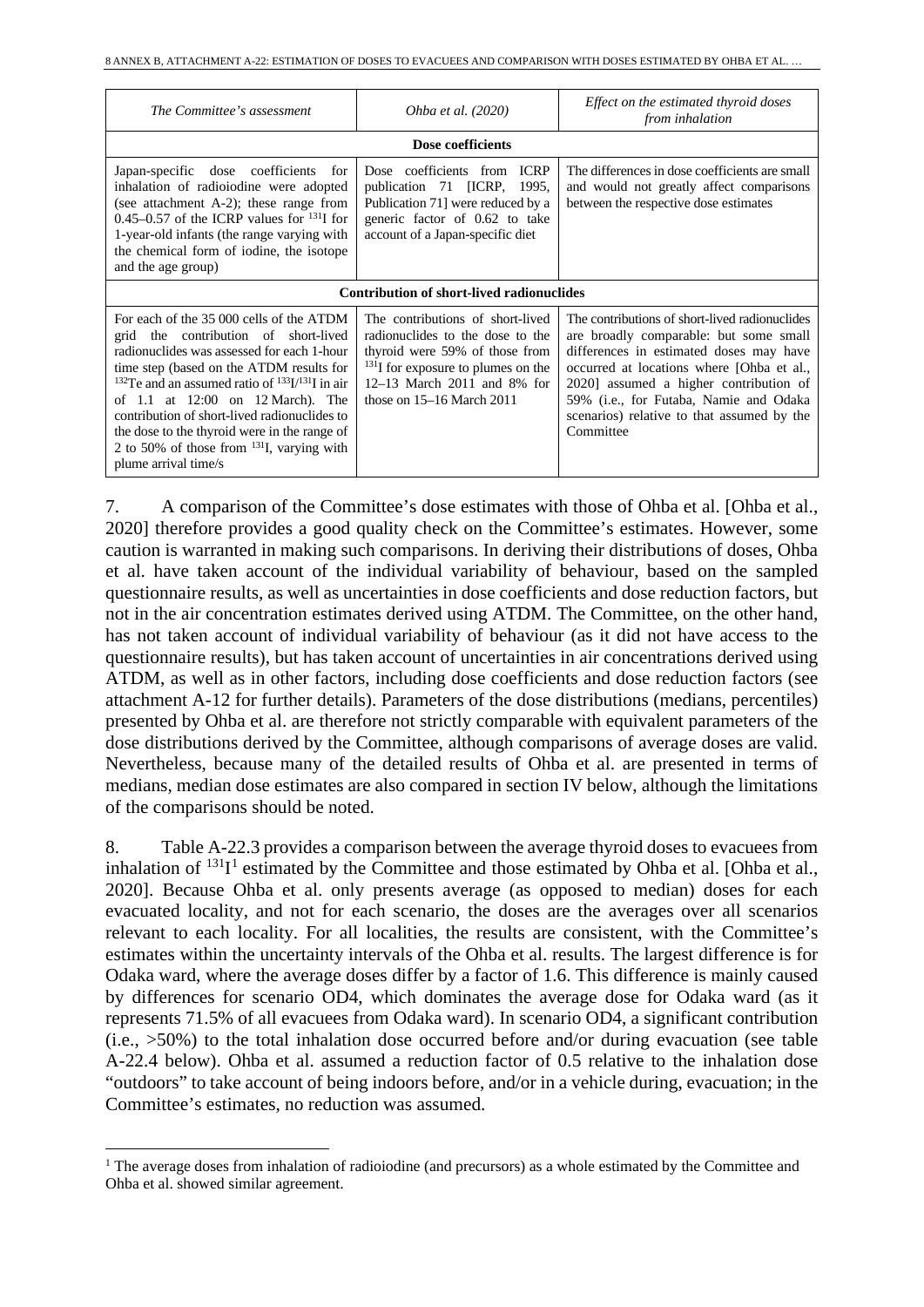9. The good agreement (within the uncertainties) between the Committee's estimates of mean doses to the thyroid from inhalation of radioiodine and those of Ohba et al. is not surprising, given that both used largely comparable methodologies and input data. However, this good agreement provides a quality check on the methodology used by the Committee to estimate doses from inhalation or radionuclides and how it has been implemented.

10. The doses estimated by the Committee from inhalation of  $^{131}I$  by evacuees have also been compared with doses derived from measurements of the thyroids of evacuees (see attachment A-2). The broad agreement, within their respective uncertainties, between the two estimates provides further validation of the methodology used by the Committee and how it has been implemented.

**Table A-22.3. Comparison of the Committee's estimates of mean absorbed doses (via inhalation of 131I) to the thyroid of 1-year-old evacuees from localities within Fukushima Prefecture with those of Ohba et al. [Ohba et al., 2020]**

|                          | Mean absorbed dose to the thyroid from inhalation of $^{131}I$ (mGy) |                   |                   |                   |                   |                                    |                                                        |                          |
|--------------------------|----------------------------------------------------------------------|-------------------|-------------------|-------------------|-------------------|------------------------------------|--------------------------------------------------------|--------------------------|
| Municipality             | Futaba<br>Town                                                       | Tomioka<br>Town   | Naraha<br>Town    | Okuma<br>Town     | Namie<br>Town     | Odaka ward<br>(Minamisoma<br>City) | Haramachi/<br>Kashima<br>wards<br>(Minamisoma<br>City) | <i>litate</i><br>Village |
| Committee's<br>estimates | 2.7                                                                  | 1.3               | 2.0               | 2.9               | 3.9               | 16.1                               | 4.2                                                    | 4.1                      |
| Ohba et al.              | 3.6<br>(0.9, 7.5)                                                    | 1.1<br>(0.3, 2.3) | 2.1<br>(0.5, 4.4) | 2.1<br>(0.5, 4.3) | 4.0<br>(1.0, 8.4) | 9.8<br>(2.4, 21)                   | 4.7<br>(1.2, 9.9)                                      | 4.0<br>(1.0, 8.5)        |

## **IV. FURTHER, MORE DETAILED ANALYSIS**

11. To provide some further insight into uncertainties associated with the Committee's estimates of doses to evacuees and differences with those of Ohba et al., additional analyses and comparisons have been made for each evacuation scenario, while recognizing that the respective medians and other percentiles being used for the comparison are of very different distributions (see paragraph 7).

12. The Committee's estimated absorbed doses (averages and medians of the distribution of doses) to the thyroid of a 1-year-old infant from inhalation of radioiodine in air in the period 11 to 25 March 2011 are summarized in table A-22.4.

13. The percentages of the inhalation dose committed before and/or during evacuation are also presented in table A-22.4; the remaining percentage was received at the evacuation destination up to 25 March 2011. For nine of the evacuation scenarios this percentage is more than 50%, but needs to be qualified as follows:

- − Firstly, the estimated doses may be strongly influenced by the assumptions on protective measures implemented before and/or during the evacuation as well as at the final destination (i.e., sheltering, shielding while travelling inside vehicles, etc.);
- − Secondly, the estimated doses may be strongly influenced by the assumptions about the exact timing of the evacuations, in particular when they began.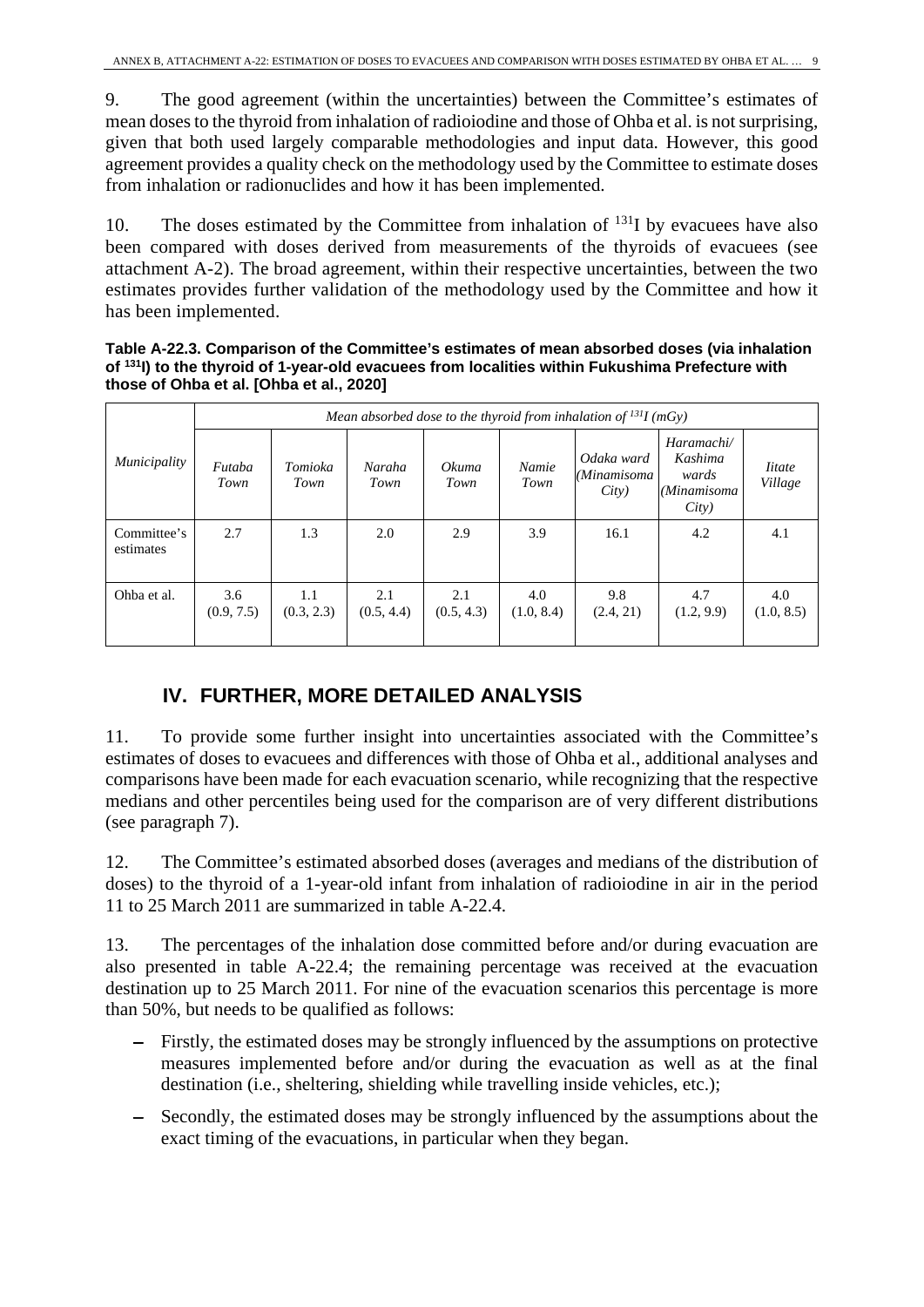#### **Table A-22.4. Estimated average and median absorbed doses from the inhalation of radioiodine to the thyroids of 1-year-old evacuees from localities within Fukushima Prefecture**

**The doses tabulated are average and median values for each evacuation scenario and comprise doses received or committed before and during evacuation and at the final destination up to 25 March 2011**

| Scenario | Start > Route > Destination                   | Absorbed dose in the thyroid<br>(mGy) |        | Percentage of dose<br>received before and |  |
|----------|-----------------------------------------------|---------------------------------------|--------|-------------------------------------------|--|
|          |                                               | Average                               | Median | during evacuation (%)                     |  |
| 01(FT1)  | Futaba > Kawamata > OOP                       | 1.1                                   | 0.4    | 3                                         |  |
| 02(FT2)  | Futaba > Iwaki > OOP                          | 12.1                                  | 3.8    | 83                                        |  |
| 03(FT3)  | Futaba > Odaka > Fukushima > OOP              | 7.6                                   | 2.1    | 13                                        |  |
| 04(FT4)  | Futaba > Haramachi> Koriyama                  | 9.8                                   | 3.7    | 63                                        |  |
| 05(FT5)  | Futaba > Namie > Kawamata > OOP               | 0.5                                   | 0.2    | 63                                        |  |
| 06(TM1)  | Kawauchi > OOP                                | 0.0                                   | 0.0    | $\overline{0}$                            |  |
| 07(TM2)  | Tomioka > Ono > OOP                           | 1.6                                   | 0.7    | 2                                         |  |
| 08(TM3)  | Tomioka > Kawauchi > Koriyama > OOP           | 1.2                                   | 0.5    | 21                                        |  |
| 09(TM4)  | Tomioka > Iwaki                               | 7.6                                   | 3.2    | $\overline{0}$                            |  |
| 10(NR1)  | Naraha > Iwaki > OOP                          | 0.9                                   | 0.3    | 5                                         |  |
| 11(NR2)  | Naraha > Iwaki > OOP                          | 3.3                                   | 1.3    | $\overline{0}$                            |  |
| 12(NR3)  | Naraha > Iwaki                                | 7.7                                   | 3.2    | $\theta$                                  |  |
| 13(NR4)  | Naraha > Hirono > Aizu District > OOP         | 0.3                                   | 0.1    | 2                                         |  |
| 14(NR5)  | Naraha > Iwaki > OOP > Iwaki                  | 4.5                                   | 1.9    | 3                                         |  |
| 15(OK1)  | Okuma > Tamura > Aizu District                | 3.1                                   | 1.0    | 58                                        |  |
| 16(OK2)  | Okuma > Tamura                                | 3.6                                   | 1.2    | 53                                        |  |
| 17(OK3)  | Futaba > Kawamata > Iwaki > OOP               | 2.7                                   | 1.1    | 9                                         |  |
| 18(OK4)  | Tamura                                        | 0.8                                   | 0.3    | $\overline{0}$                            |  |
| 19(OK5)  | Odaka > Haramachi > Sukagawa > OOP            | 4.3                                   | 1.7    | 33                                        |  |
| 20(NM1)  | Namie > Haramachi > OOP                       | 3.3                                   | 1.4    | $\overline{0}$                            |  |
| 21(NM2)  | Namie > Soma                                  | 10.9                                  | 4.4    | $\mathbf{1}$                              |  |
| 22(NM3)  | Namie > Tsushima > Koriyama                   | 1.0                                   | 0.4    | 83                                        |  |
| 23(NM4)  | Tsushima > Nihonmatsu                         | 6.9                                   | 2.7    | 43                                        |  |
| 24(NM5)  | Namie > Kawamata > OOP                        | 10.2                                  | 3.0    | $\mathbf{1}$                              |  |
| 25(IT1)  | Iitate > Koriyama                             | 7.9                                   | 3.2    | 93                                        |  |
| 26(1T2)  | Iitate > Kawamata > Fukushima > Aizu District | 0.3                                   | 0.1    | 25                                        |  |
| 27(1T3)  | Iitate > OOP                                  | 3.2                                   | 1.3    | $\overline{0}$                            |  |
| 28(1T4)  | Iitate                                        | 4.0                                   | 1.6    | $\overline{0}$                            |  |
| 29(OD1)  | Odaka > Haramachi > Iwaki > OOP               | 25.7                                  | 10.1   | 81                                        |  |
| 30(OD2)  | Odaka > Kawamata > Aizu District > OOP        | 0.1                                   | 0.0    | 37                                        |  |
| 31(OD3)  | Haramachi > Date > Haramachi > OOP            | 0.2                                   | 0.1    | $\overline{4}$                            |  |
| 32(OD4)  | Odaka > Haramachi > Fukushima > OOP           | 18.9                                  | 7.4    | 97                                        |  |
| 33(OD5)  | Odaka > Haramachi > Soma > OOP                | 10.7                                  | 4.3    | 16                                        |  |
| 34(HK1)  | Haramachi > Fukushima > OOP                   | 3.3                                   | 1.3    | $\mathbf{1}$                              |  |
| 35(HK2)  | Iitate > Koriyama > OOP                       | 0.5                                   | 0.2    | $\mathbf{0}$                              |  |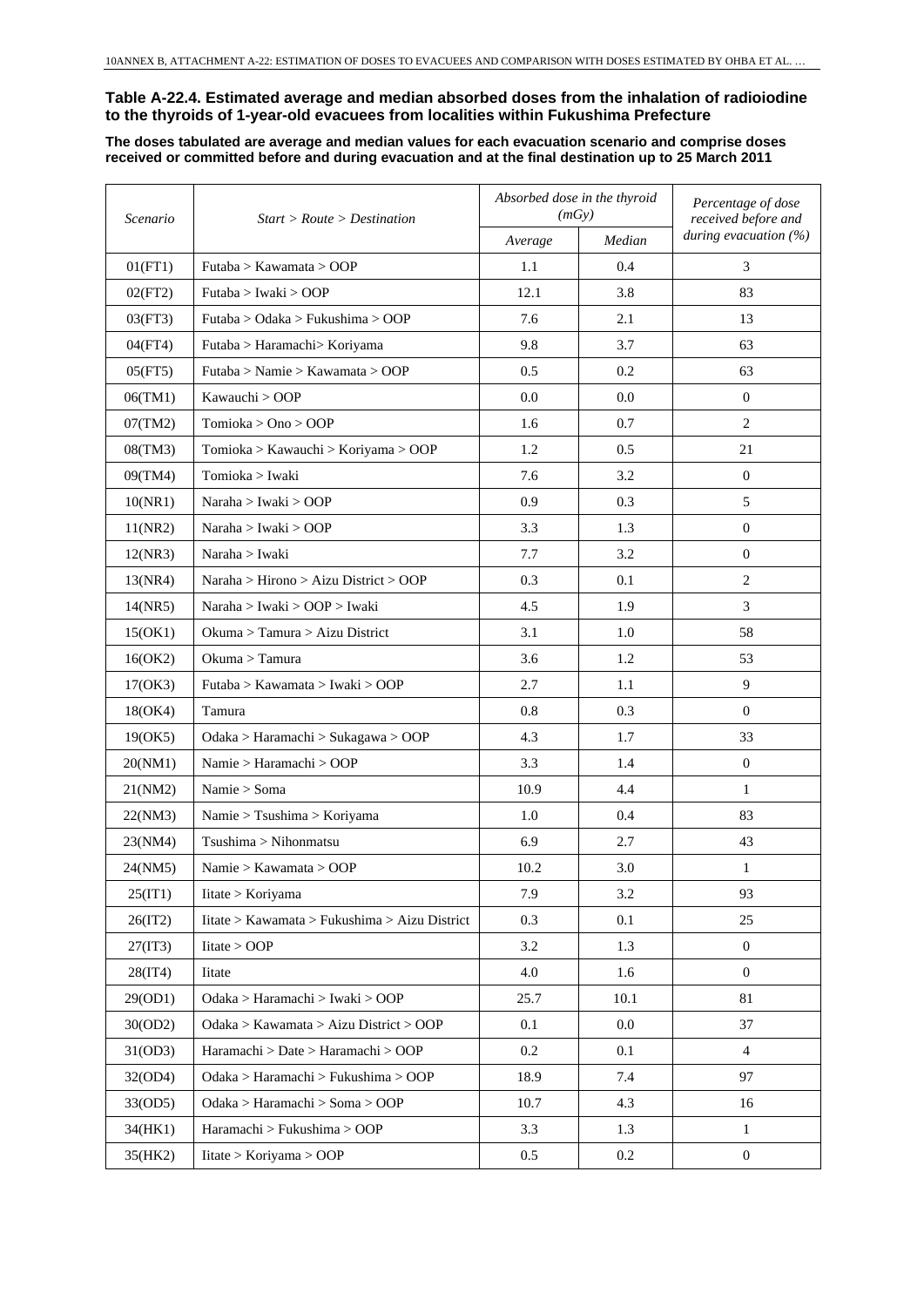| Scenario                                                    | Start > Route > Destination        | Absorbed dose in the thyroid<br>(mGy) |        | Percentage of dose<br>received before and |  |
|-------------------------------------------------------------|------------------------------------|---------------------------------------|--------|-------------------------------------------|--|
|                                                             |                                    | Average                               | Median | during evacuation $(%)$                   |  |
| 36(HK3)                                                     | Kashima > Haramachi > Iitate > OOP | 7.6                                   | 3.1    | O                                         |  |
| 37(HK4)                                                     | Haramachi > Soma                   | 13.7                                  | 5.6    | 27                                        |  |
| $38(10)^a$                                                  | Hirono $Town > Ono$ Town Office    | 1.2                                   | 0.5    |                                           |  |
| $39(12)^a$                                                  | Katsurao Village > Azuma Gymnasium |                                       | 0.1    |                                           |  |
| $40(14)^a$<br>Katsurao Village > Azuma General<br>Gymnasium |                                    | 7.3                                   | 2.8    |                                           |  |

*<sup>a</sup>* Number in bracket corresponds to number of evacuation scenario in UNSCEAR 2013 Report [UNSCEAR, 2014].

14. For some evacuation scenarios the estimated doses are very strongly influenced by the exact timing of evacuation assumed in the model. The influence of this parameter was evaluated by comparing the following doses:

- *(a)* Doses estimated for the evacuation patterns described by [Ohba et al., 2020] for each scenario (i.e., assuming that the evacuation started exactly at the beginning of the 6-hourperiod during which evacuation was estimated to have occurred – this was the assumption adopted by the Committee in its assessment of doses presented in this attachment and elsewhere in its update of the UNSCEAR 2013 Report); and
- *(b)* Doses estimated with an evacuation pattern shifted by +6 hours (i.e., assuming that the evacuation started exactly at the end of the 6-hour period during which evacuation was estimated to have occurred).

15. Doses for these two assumptions are shown in table A-22.5 and the extent to which they differ varies greatly between the evacuation scenarios. For 5 of the scenarios, the doses increased by more than a factor of 2 if the evacuation occurred at the end rather than the beginning of the period when evacuation was estimated to have occurred (i.e., 6 hours later); e.g., for scenario FT4 the estimated median dose increased from 3.7 mGy to about 14 mGy assuming the evacuation to have occurred at the end rather than the beginning of the period. Uncertainty in the exact time at which evacuation actually began may, therefore, result in large uncertainties in the estimated doses for some scenarios.

16. The estimated doses are medians or averages (for 1-year-old infants) for groups of evacuees who followed similar evacuation routes. There will have been considerable variation about these values for individuals depending on various factors (e.g., their behaviour before evacuation, when they began to evacuate, mode and duration of evacuation, etc.). Taking account of this variability and uncertainties in ATDM, individual doses have been estimated to range from about 10 times higher to 11 times lower than the median dose (at the 5th and 95th percentiles) when averaged over all 40 evacuation scenarios. For the small number of hospital and nursing-home patients and other individuals in the 20-km zone for whom the 40 evacuation scenarios were not representative, higher doses may have been received.

17. Selected parameters of the distributions of thyroid doses to evacuees from inhalation of radioiodine estimated by the Committee are presented in table A-22.5 and a comparison is made with the median doses estimated by Ohba et al. [Ohba et al., 2020]. As has been noted, the respective medians represent medians of different (and in many respects not directly comparable) distributions. The doses estimated by the Committee are broadly consistent with those of Ohba et al. when account is taken of their respective uncertainties and the different meaning of median values. A trend can be observed that the median doses estimated by the Committee are systematically lower than the median values estimated by Ohba et al.; this can be explained by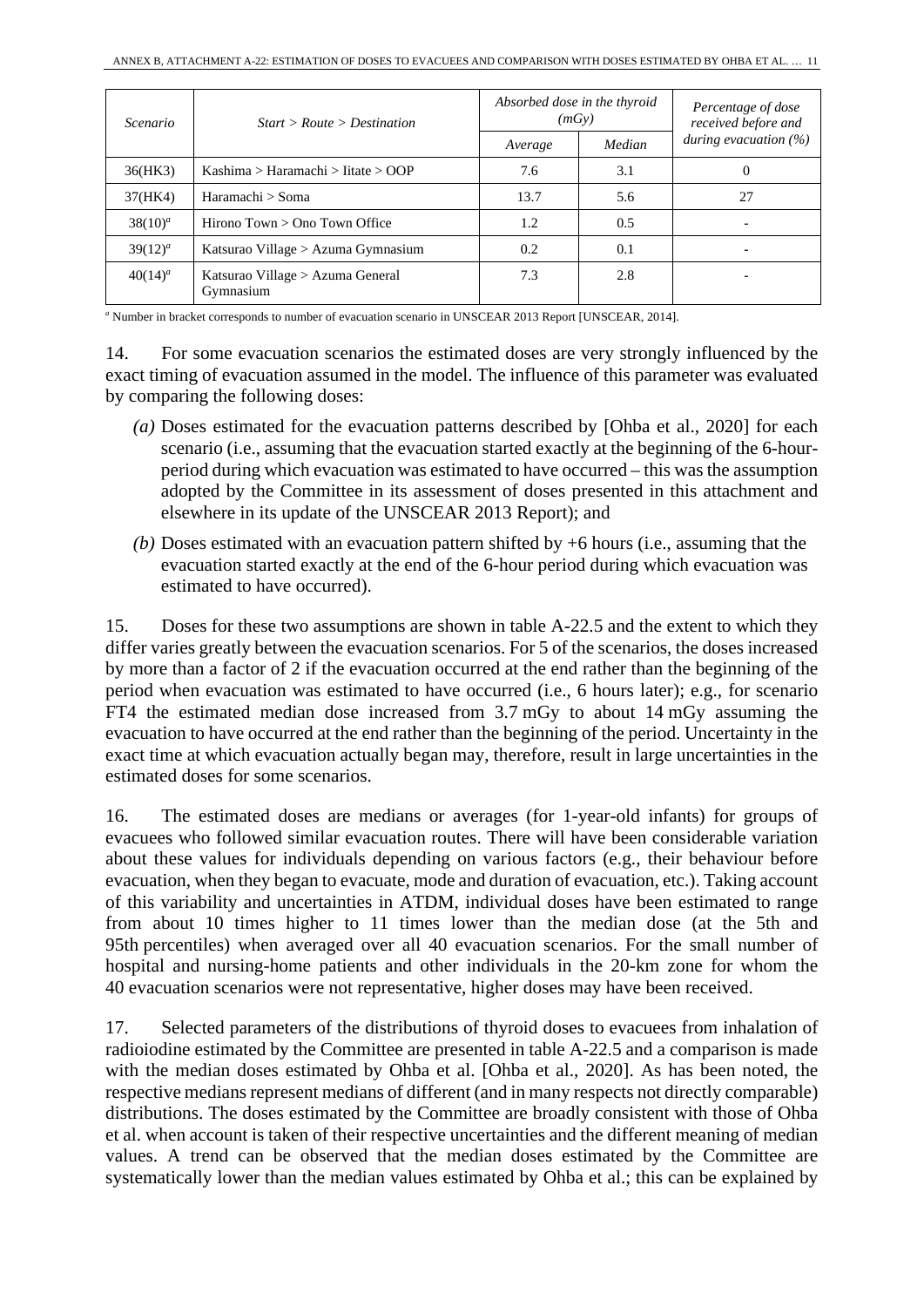the fact that the uncertainty distributions estimated by the Committee are wider than the dose distributions of Ohba et al. For 3 of the 37 scenarios (FT5, TM1 and OD2) the median doses estimated by Ohba et al. fall outside the uncertainty interval (5th–95th percentile) of the Committee's estimates; the origins of these differences are addressed below.

| Table A-22.5. Comparison of the Committee's estimates of median absorbed doses (via           |
|-----------------------------------------------------------------------------------------------|
| inhalation) to the thyroid of 1-year-old evacuees from localities within Fukushima Prefecture |
| with those of Ohba et al. [Ohba et al., 2020]                                                 |

|          |                                            | Dose from inhalation of radioiodine (mGy) |                    |                                          |                                               |             |             |
|----------|--------------------------------------------|-------------------------------------------|--------------------|------------------------------------------|-----------------------------------------------|-------------|-------------|
|          | Start > Route > Destination                | Committee's estimates                     |                    |                                          |                                               | Ohba et al. |             |
| Scenario |                                            |                                           |                    |                                          | Median                                        |             | Comments    |
|          |                                            | 5th<br>percentile                         | 95th<br>percentile | Evacuation<br>at start of<br>6-h-segment | Evacuation<br>at <b>end</b> of<br>6-h-segment | Median      |             |
| 01(FT1)  | Futaba > Kawamata > OOP                    | 0.0                                       | 3.9                | 0.4                                      | 0.7                                           | 0.4         | $\mathbf b$ |
| 02(FT2)  | Futaba > Iwaki > OOP                       | 0.4                                       | 43.9               | 3.8                                      | 12.3                                          | 4.2         | a, b        |
| 03(FT3)  | Futaba > Odaka > Fukushima ><br><b>OOP</b> | 0.1                                       | 30.2               | 2.1                                      | 3.8                                           | 7.9         | b           |
| 04(FT4)  | Futaba > Haramachi> Koriyama               | 0.4                                       | 36.5               | 3.7                                      | 14.3                                          | 8.8         | a, b        |
| 05(FT5)  | Futaba > Namie > Kawamata ><br><b>OOP</b>  | 0.0                                       | 2.0                | 0.2                                      | 2.2                                           | 9.7         | a, b        |
| 06(TM1)  | Kawauchi > OOP                             | 0.0                                       | 0.0                | 0.0                                      | 0.2                                           | 0.1         | $\mathbf b$ |
| 07(TM2)  | Tomioka > Ono > OOP                        | 0.1                                       | 6.0                | 0.7                                      | 0.7                                           | 1.6         |             |
| 08(TM3)  | Tomioka > Kawauchi ><br>Koriyama > OOP     | 0.0                                       | 4.4                | 0.5                                      | 0.5                                           | 0.5         |             |
| 09(TM4)  | Tomioka > Iwaki                            | 0.3                                       | 28.3               | 3.2                                      | 3.2                                           | 9.4         |             |
| 10(NR1)  | Naraha > Iwaki > OOP                       | 0.0                                       | 3.5                | 0.3                                      | 0.3                                           | 0.6         |             |
| 11(NR2)  | Naraha $> I$ waki $>$ OOP                  | 0.1                                       | 12.5               | 1.3                                      | 1.3                                           | 2.8         |             |
| 12(NR3)  | Naraha > Iwaki                             | 0.3                                       | 28.0               | 3.2                                      | 3.2                                           | 6.4         |             |
| 13(NR4)  | Naraha > Hirono > Aizu<br>District > OOP   | 0.0                                       | 1.0                | 0.1                                      | 0.1                                           | < 0.1       |             |
| 14(NR5)  | Naraha > Iwaki > OOP > Iwaki               | 0.2                                       | 16.3               | 1.9                                      | 1.3                                           | 4.3         | $\mathbf c$ |
| 15(OK1)  | Okuma > Tamura > Aizu<br>District          | 0.1                                       | 12.1               | 1.0                                      | 1.0                                           | 2.2         | a           |
| 16(OK2)  | Okuma > Tamura                             | 0.1                                       | 13.9               | 1.2                                      | 1.5                                           | 1.5         | a, b        |
| 17(OK3)  | Futaba > Kawamata > Iwaki ><br>OOP         | 0.1                                       | 10.2               | 1.1                                      | 1.5                                           | 2.9         | $\mathbf b$ |
| 18(OK4)  | Tamura                                     | 0.0                                       | 2.9                | 0.3                                      | 0.3                                           | 0.7         |             |
| 19(OK5)  | Odaka > Haramachi ><br>Sukagawa > OOP      | 0.2                                       | 15.8               | 1.7                                      | 3.0                                           | 8.2         | $\mathbf b$ |
| 20(NM1)  | Namie > Haramachi > OOP                    | 0.1                                       | 12.5               | 1.4                                      | 1.6                                           | 2.9         | $\mathbf b$ |
| 21(NM2)  | Namie > Soma                               | 0.5                                       | 40.6               | 4.4                                      | 6.2                                           | 21          | $\mathbf b$ |
| 22(NM3)  | Namie > Tsushima > Koriyama                | $0.0\,$                                   | 3.6                | $0.4\,$                                  | 0.4                                           | 0.3         | a           |
| 23(NM4)  | Tsushima > Nihonmatsu                      | 0.3                                       | 26.0               | 2.7                                      | 2.7                                           | 5.9         |             |
| 24(NM5)  | Namie > Kawamata > OOP                     | 0.1                                       | 41.6               | 3.0                                      | 3.0                                           | 11          |             |
| 25(1T1)  | Iitate > Koriyama                          | 0.3                                       | 29.5               | 3.2                                      | 3.2                                           | 5.2         | a           |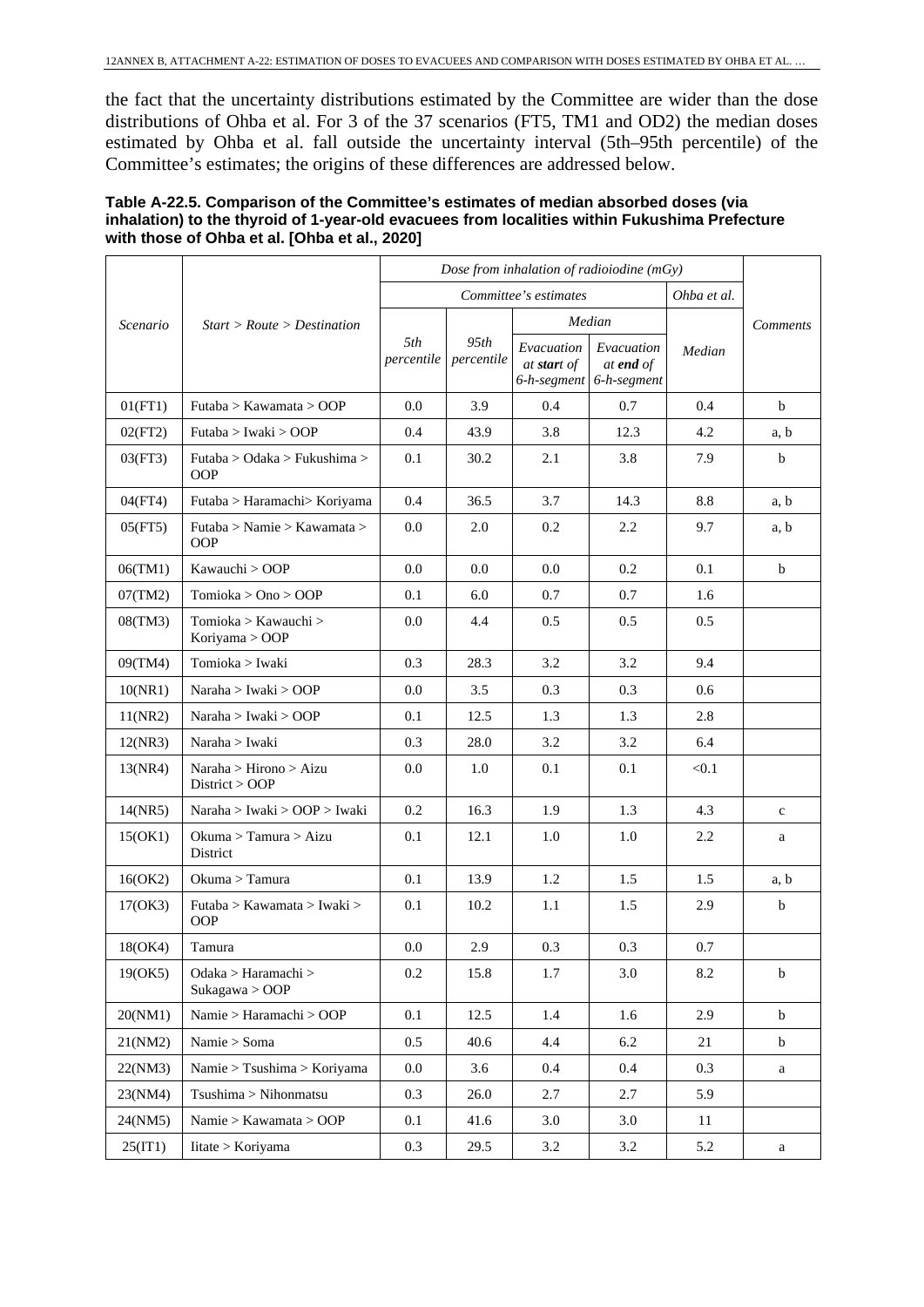|          |                                                    | Dose from inhalation of radioiodine $(mGy)$ |                       |                                          |                                        |        |                 |
|----------|----------------------------------------------------|---------------------------------------------|-----------------------|------------------------------------------|----------------------------------------|--------|-----------------|
|          |                                                    |                                             | Committee's estimates | Ohba et al.                              |                                        |        |                 |
| Scenario | Start > Route > Destination                        |                                             |                       | Median                                   |                                        |        | <b>Comments</b> |
|          |                                                    | 5th<br>percentile                           | 95th<br>percentile    | Evacuation<br>at start of<br>6-h-segment | Evacuation<br>at end of<br>6-h-segment | Median |                 |
| 26(1T2)  | litate > Kawamata > Fukushima<br>$>$ Aizu District | 0.0                                         | 1.0                   | 0.1                                      | 0.1                                    | 0.2    |                 |
| 27(1T3)  | litate > OOP                                       | 0.1                                         | 12.0                  | 1.3                                      | 1.3                                    | 5.3    |                 |
| 28(1T4)  | <b>I</b> itate                                     | 0.2                                         | 14.8                  | 1.6                                      | 1.6                                    | 6.1    |                 |
| 29(OD1)  | Odaka > Haramachi > Iwaki ><br><b>OOP</b>          | 1.0                                         | 96.6                  | 10.1                                     | 10.0                                   | 15     |                 |
| 30(OD2)  | Odaka > Kawamata > Aizu<br>District > OOP          | 0.0                                         | 0.5                   | 0.0                                      | 0.3                                    | 8.2    | $\mathbf b$     |
| 31(OD3)  | Haramachi > Date > Haramachi<br>$>$ OOP            | 0.0                                         | $0.6^{\circ}$         | 0.1                                      | 0.1                                    | < 0.1  |                 |
| 32(OD4)  | Odaka > Haramachi ><br>Fukushima > OOP             | 0.7                                         | 71.6                  | 7.4                                      | 7.5                                    | 10     | a               |
| 33(OD5)  | Odaka > Haramachi > Soma ><br><b>OOP</b>           | 0.4                                         | 39.7                  | 4.3                                      | 6.6                                    | 20     | h               |
| 34(HK1)  | Haramachi > Fukushima > OOP                        | 0.1                                         | 12.2                  | 1.3                                      | 1.4                                    | 3      |                 |
| 35(HK2)  | litate > Koriyama > OOP                            | 0.0                                         | 1.8                   | 0.2                                      | 0.2                                    | 0.4    |                 |
| 36(HK3)  | Kashima > Haramachi > Iitate ><br><b>OOP</b>       | 0.3                                         | 28.1                  | 3.1                                      | 3.1                                    | 9.6    |                 |
| 37(HK4)  | Haramachi > Soma                                   | 0.6                                         | 50.9                  | 5.6                                      | 6.2                                    | 22     | $\mathbf b$     |

Comments:

a – More than 50% of inhalation dose estimated to have occurred before and/or during evacuation.

b – Increase of inhalation dose if evacuation occurred at the end rather than the beginning of the period when evacuation was estimated to have occurred (i.e., 6 hours later).

c – Decrease of inhalation dose if evacuation occurred at the end rather than the beginning of the period when evacuation was estimated to have occurred (i.e., 6 hours later).

18. Differences in the doses estimated by the Committee and those of [Ohba et al., 2020] have resulted from differences in the modelling approaches adopted (see table A-22.2 for more detail):

- − For the evacuation scenarios FT2, FT4, FT5, OK1, OK2, NM3, IT1, OD1 and OD4 a significant contribution (i.e., >50%) to the total inhalation dose occurred before and/or during evacuation (see table A-22.4). Ohba et al. [Ohba et al., 2020] assumed a reduction factor of 0.5 relative to the inhalation dose "outdoors" to take account of being indoors before, and/or in a vehicle during, evacuation; in the Committee's estimates, no reduction was assumed (i.e., evacuees assumed to be outdoors before evacuation and any reduction in doses during transportation assumed to be negligible). These different modelling assumptions would result in the doses estimated [Ohba et al., 2020] being lower than those estimated by the Committee by up to 50%;
- For the evacuation scenarios FT5 and OD2 the plume was estimated to have arrived at some time during the 6-hour period when evacuation was assumed to have occurred. In such cases the Committee's modelling approach resulted in lower doses than those estimated by [Ohba et al., 2020]. Ohba et al. assigned the average dose during the full 6-hour-segment to the evacuees, whereas the Committee assigned only the dose received from the estimated arrival of the plume till the evacuees reached their destination at the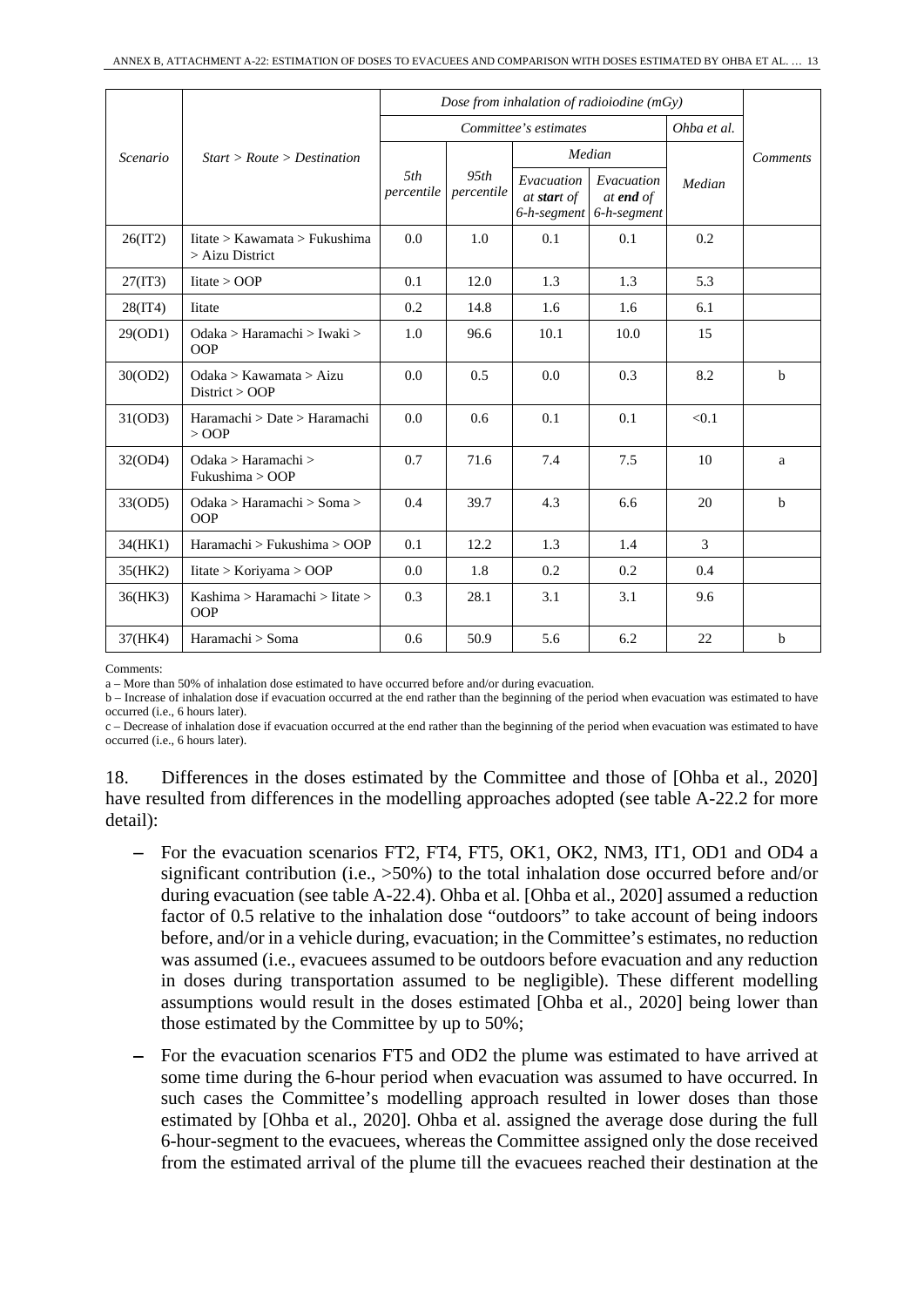end of the 6-hour period (i.e., evacuation was assumed in all cases to start at the beginning of a 6-hour-segment (i.e., before plume arrival in these cases));

− For the evacuation scenarios FT1, FT2, FT3, FT4, FT5, TM1, OK5, OD2, OD5 and NM2 the estimated doses were strongly influenced by the exact timing of the evacuation assumed in the model (see table A-22.5). Changing the assumed time of evacuation from the start to the end of the 6-hour period of evacuation would have resulted in significant increases in the Committee's estimates of median doses, e.g., from 3.8 to 12.3 mGy for FT2, from 3.7 to 14.3 mGy for FT2, and from 4.3 to 6.6 mGy for OD5.